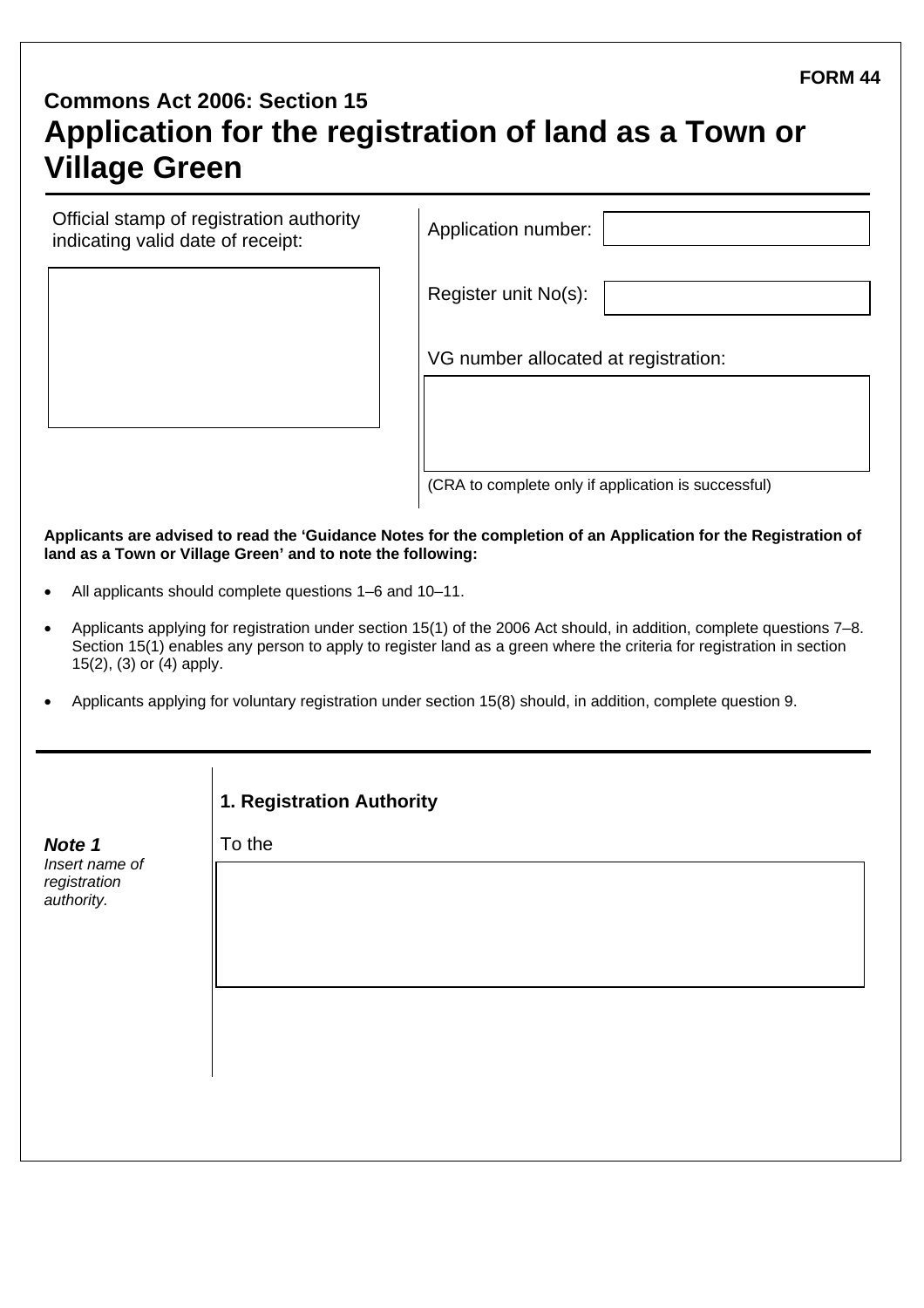## **2. Name and address of the applicant**

#### *Note 2*

| <b>Note 2</b><br>If there is more than<br>one applicant, list all                                                                                 | Name:                                               |
|---------------------------------------------------------------------------------------------------------------------------------------------------|-----------------------------------------------------|
| names. Please use a<br>separate sheet if<br>necessary. State the<br>full title of the<br>organisation if a body<br>corporate or<br>unincorporate. | Full postal address:                                |
| If question 3 is not<br>completed all                                                                                                             | Postcode                                            |
| correspondence and<br>notices will be sent to<br>the first named<br>applicant.                                                                    | Telephone number:<br>(incl. national dialling code) |
|                                                                                                                                                   | Fax number:<br>(incl. national dialling code)       |
|                                                                                                                                                   | E-mail address:                                     |
|                                                                                                                                                   | 3. Name and address of solicitor, if any            |
| Note <sub>3</sub><br>This question should<br>be completed if a                                                                                    | Name:                                               |
| solicitor is instructed<br>for the purposes of the                                                                                                | Firm:                                               |
| application. If so all<br>correspondence and<br>notices will be sent to                                                                           | Full postal address:                                |
| the person or firm<br>named here.                                                                                                                 |                                                     |
|                                                                                                                                                   | Post code                                           |
|                                                                                                                                                   | Telephone number:<br>(incl. national dialling code) |
|                                                                                                                                                   | Fax number:<br>(incl. national dialling code)       |
|                                                                                                                                                   | E-mail address:                                     |
|                                                                                                                                                   |                                                     |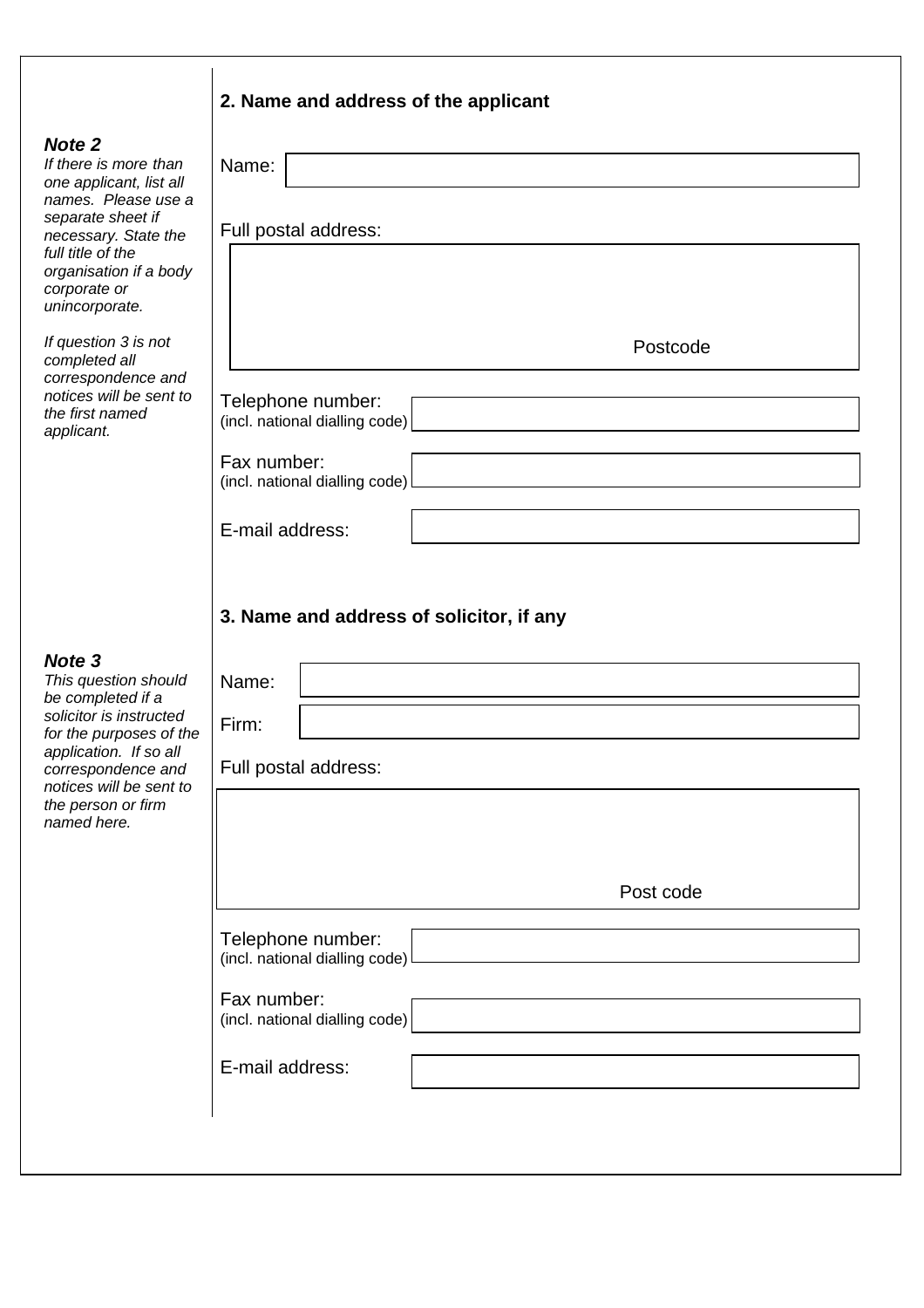| Note 4<br>For further advice on<br>the criteria and<br>qualifying dates for<br>registration please see<br>section 4 of the<br>Guidance Notes.          | 4. Basis of application for registration and qualifying criteria<br>If you are the landowner and are seeking voluntarily to register your land<br>please tick this box and move to question 5.<br>Application made under section 15(8):<br>If the application is made under <b>section 15(1)</b> of the Act, please <b>tick one</b> of<br>the following boxes to indicate which particular subsection and qualifying<br>criterion applies to the case. |
|--------------------------------------------------------------------------------------------------------------------------------------------------------|--------------------------------------------------------------------------------------------------------------------------------------------------------------------------------------------------------------------------------------------------------------------------------------------------------------------------------------------------------------------------------------------------------------------------------------------------------|
|                                                                                                                                                        | Section 15(2) applies:                                                                                                                                                                                                                                                                                                                                                                                                                                 |
| * Section $15(6)$<br>enables any period of<br>statutory closure<br>where access to the<br>land is denied to be<br>disregarded in<br>determining the 20 | Section 15(3) applies:                                                                                                                                                                                                                                                                                                                                                                                                                                 |
| year period.                                                                                                                                           | Section 15(4) applies:                                                                                                                                                                                                                                                                                                                                                                                                                                 |
|                                                                                                                                                        | If section 15(3) or (4) applies please indicate the date on which you consider<br>that use as of right ended.                                                                                                                                                                                                                                                                                                                                          |
|                                                                                                                                                        | If section 15(6) <sup>*</sup> applies please indicate the period of statutory closure (if<br>any) which needs to be disregarded.                                                                                                                                                                                                                                                                                                                       |
|                                                                                                                                                        |                                                                                                                                                                                                                                                                                                                                                                                                                                                        |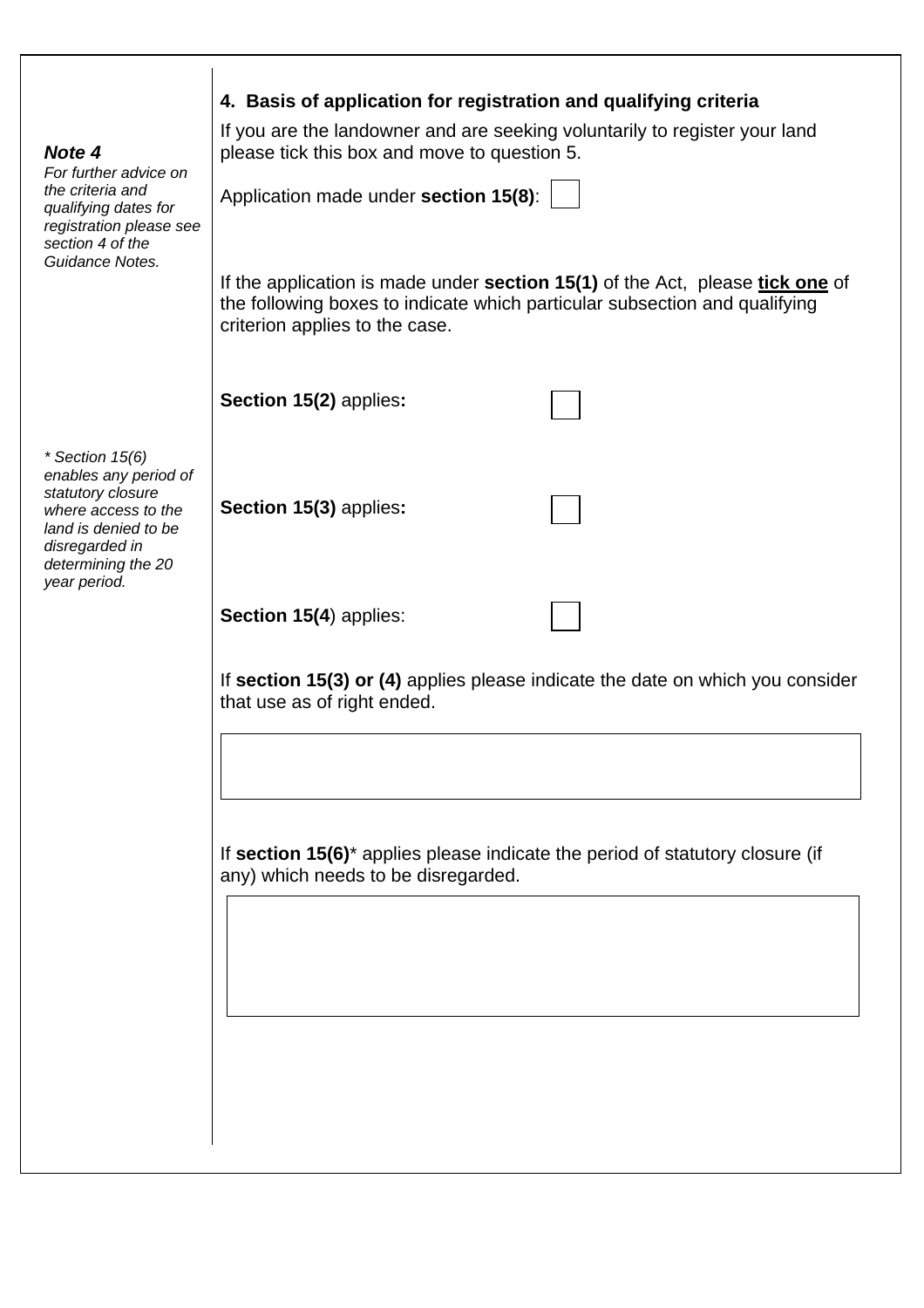| 5. Description and particulars of the area of land in respect of which |
|------------------------------------------------------------------------|
| application for registration is made                                   |

Name by which usually known:

Location:

*\* Only complete if the land is already registered as common land.*

Shown in colour on the map which is marked and attached to the statutory declaration.

Common land register unit number (if relevant) \*

### *Note 6*

*It may be possible to indicate the locality of the green by reference to an administrative area, such as a parish or electoral ward, or other area sufficiently defined by name (such as a village or street). If this is not possible a map should be provided on which a locality or neighbourhood is marked clearly.* 

#### **6. Locality or neighbourhood within a locality in respect of which the application is made**

Please show the locality or neighbourhood within the locality to which the claimed green relates, either by writing the administrative area or geographical area by name below, or by attaching a map on which the area is clearly marked:

Tick here if map attached:

## *Note 5*

*The accompanying map must be at a scale of at least 1:2,500 and show the land by distinctive colouring to enable to it to be clearly identified.*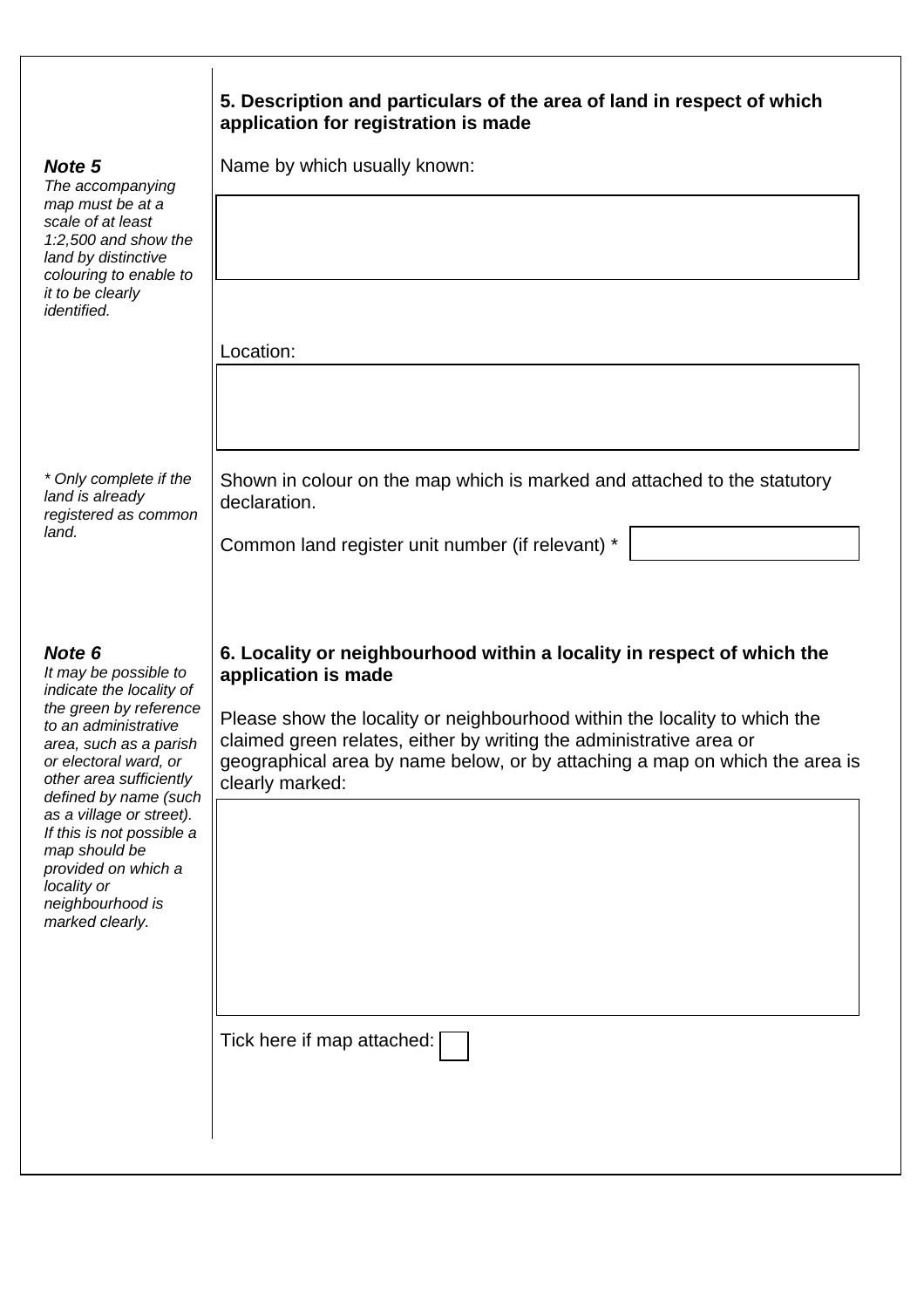## **7. Justification for application to register the land as a town or village green**

#### *Note 7*

*Applicants should provide a summary of the case for registration here and enclose a separate full statement and all other evidence including any witness statements in support of the application.* 

*This information is not needed if a landowner is applying to register the land as a green under section 15(8).*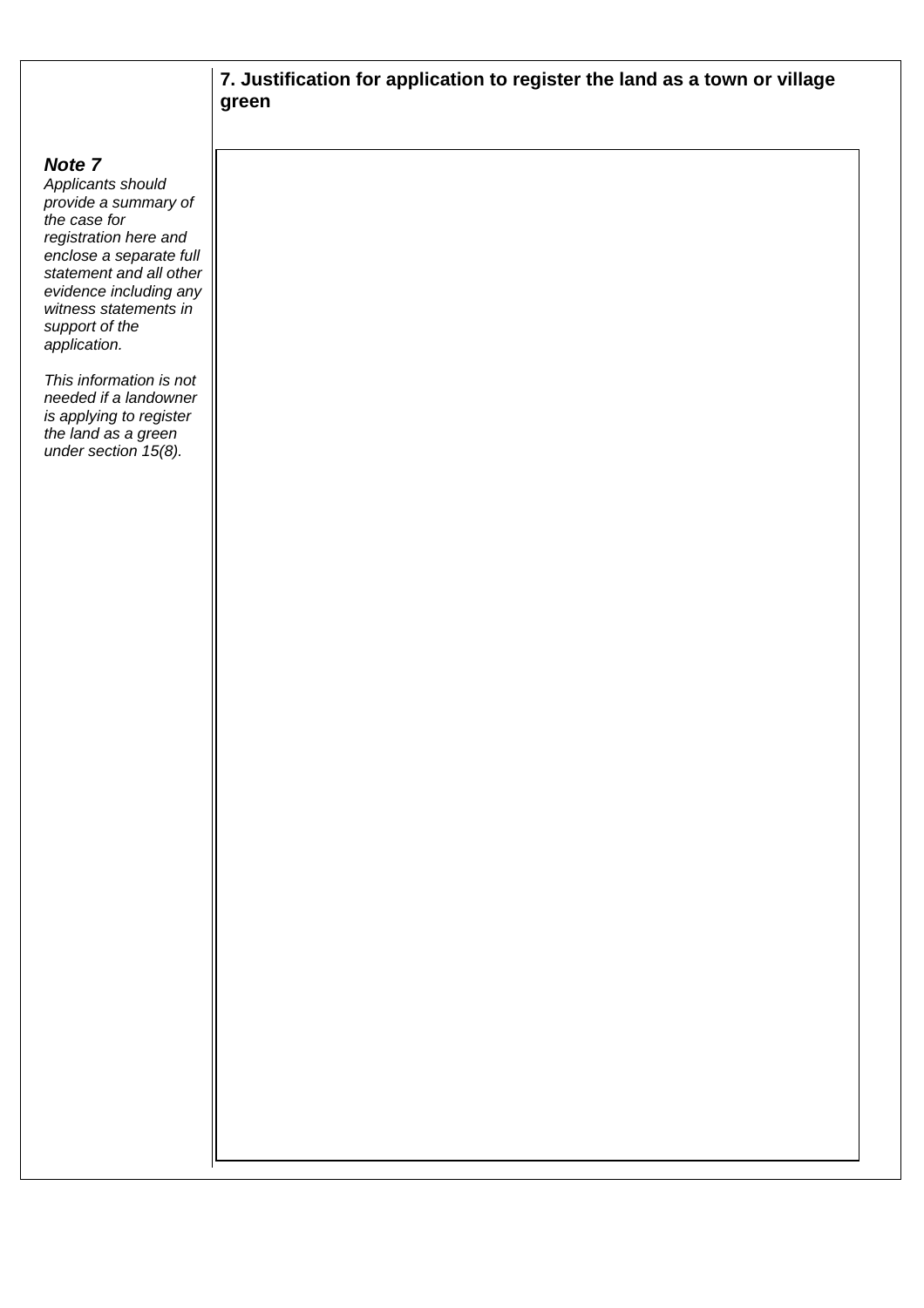#### *Note 8*

*Please use a separate sheet if necessary.*

*Where relevant include reference to title numbers in the register of title held by the Land Registry.* 

*If no one has been identified in this section you should write "none"* 

*This information is not needed if a landowner is applying to register the land as a green under section 15(8).* 

### *Note 9*

*List all such declarations that accompany the application. If none is required, write "none".* 

*This information is not needed if an application is being made to register the land as a green under section 15(1).* 

#### *Note 10*

*List all supporting documents and maps accompanying the application. If none, write "none"*

*Please use a separate sheet if necessary.* 

**8. Name and address of every person whom the applicant believes to be an owner, lessee, tenant or occupier of any part of the land claimed to be a town or village green** 

## **9. Voluntary registration – declarations of consent from 'relevant leaseholder', and of the proprietor of any 'relevant charge' over the land**

## **10. Supporting documentation**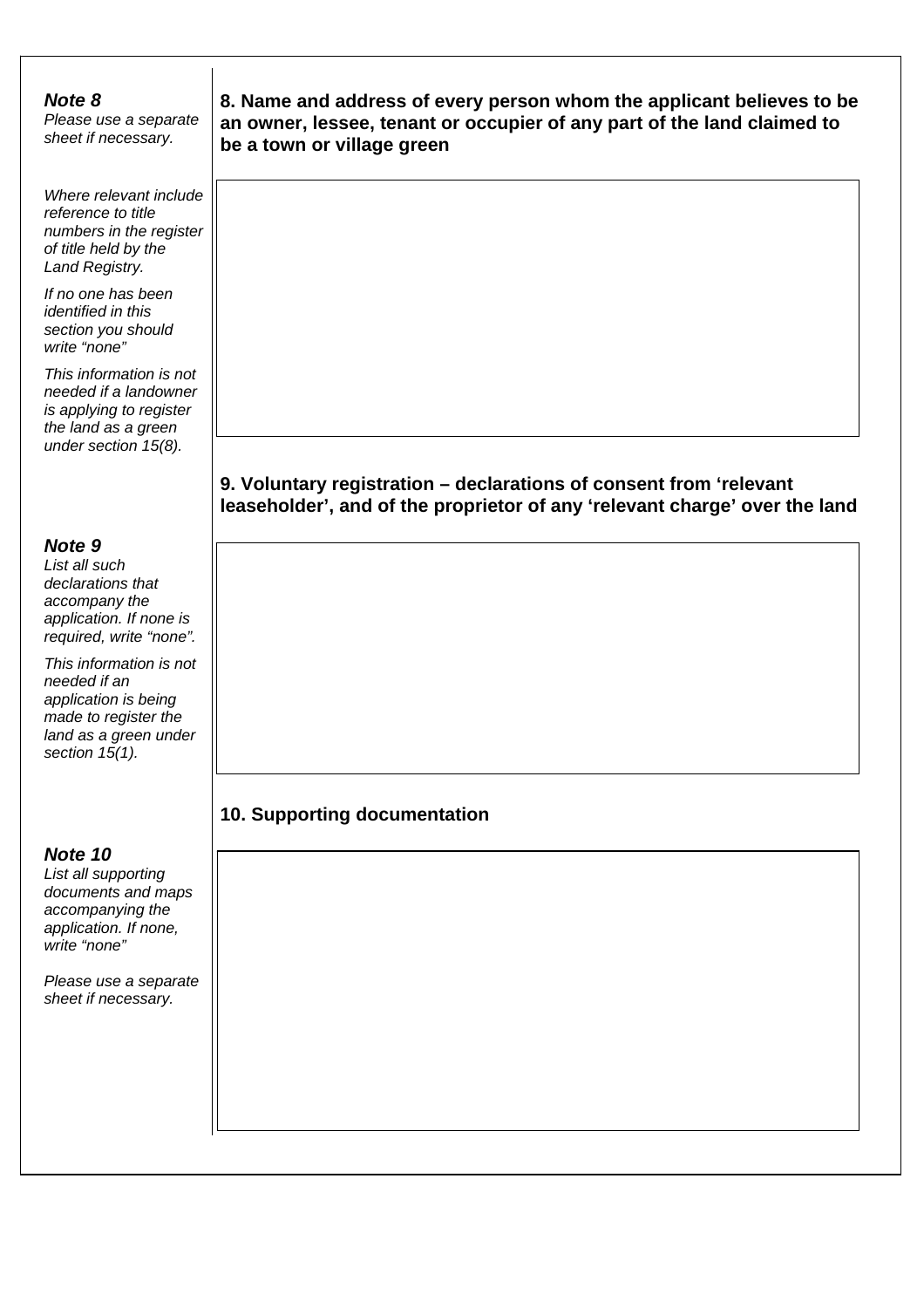| Note 11                                                                                                                                                                                                                                                                                                                           | 11. Any other information relating to the application |
|-----------------------------------------------------------------------------------------------------------------------------------------------------------------------------------------------------------------------------------------------------------------------------------------------------------------------------------|-------------------------------------------------------|
| If there are any other<br>matters which should<br>be brought to the<br>attention of the<br>registration authority<br>(in particular if a<br>person interested in<br>the land is expected to<br>challenge the<br>application for<br>registration). Full<br>details should be given<br>here or on a separate<br>sheet if necessary. |                                                       |
| Note 12<br>The application must<br>be signed by each<br>individual applicant, or<br>by the authorised<br>officer of an applicant<br>which is a body<br>corporate or<br>unincorporate.                                                                                                                                             | Date:<br>Signatures:                                  |

#### **REMINDER TO APPLICANT**

**You are advised to keep a copy of the application and all associated documentation. Applicants should be aware that signature of the statutory declaration is a sworn statement of truth in presenting the application and accompanying evidence. The making of a false statement for the purposes of this application may render the maker liable to prosecution.** 

#### *Data Protection Act 1998*

*The application and any representations made cannot be treated as confidential. To determine the application it will be necessary for the registration authority to disclose information received from you to others, which may include other local authorities, Government Departments, public bodies, other organisations and members of the public.*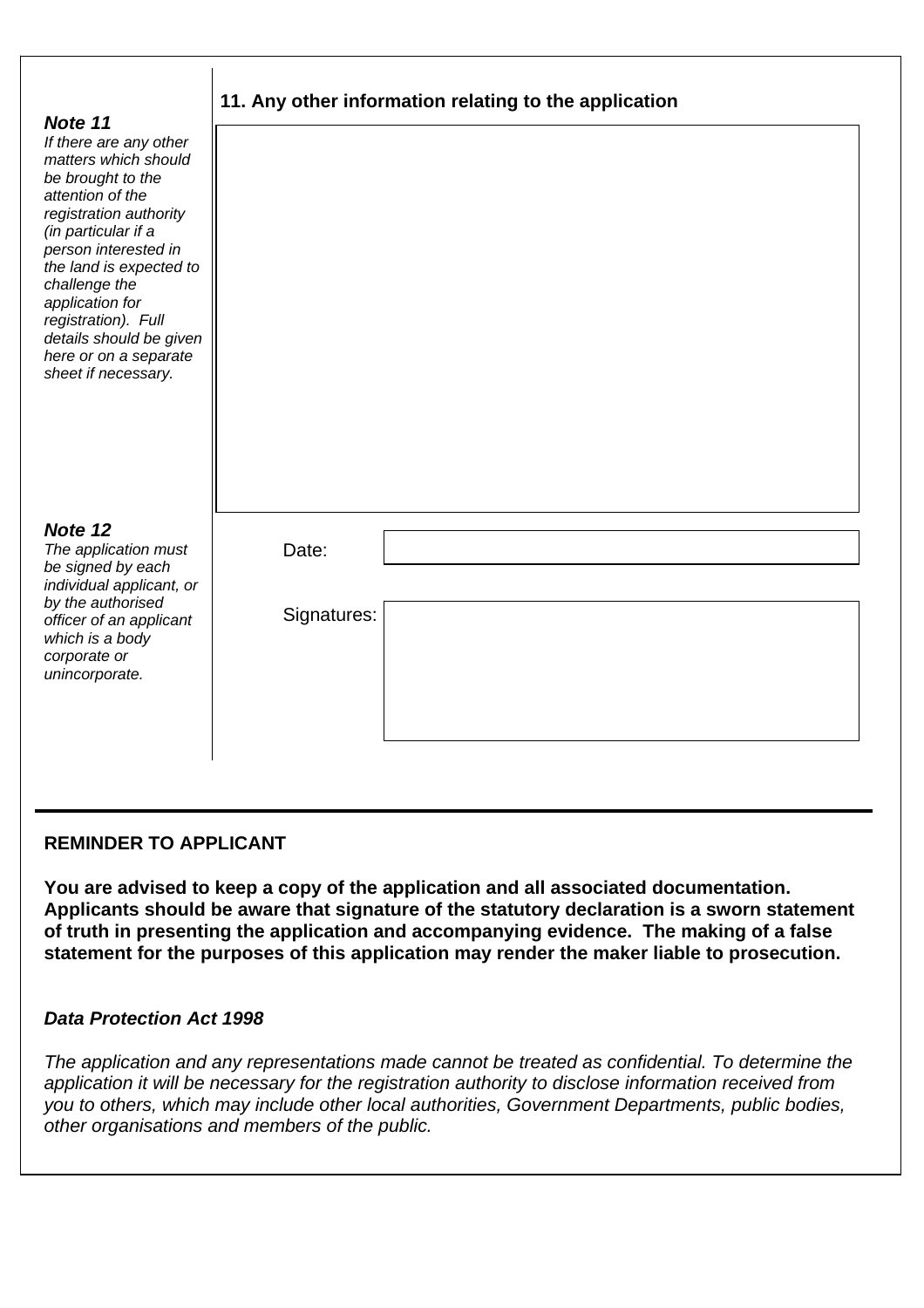## **Statutory Declaration In Support**

 *To be made by the applicant, or by one of the applicants, or by his or their solicitor, or, if the applicant is a body corporate or unincorporate, by its solicitor, or by the person who signed the application.* 

I…………….………….,1 solemnly and sincerely declare as follows:—

**<sup>1</sup>** *Insert full name (and address if not given in the application form).* 

<sup>2</sup> *Delete and adapt as necessary.* 

<sup>3</sup>*Insert name if Applicable* 

 $1<sup>2</sup>$  I am ((the person (one of the persons) who (has) (have) signed the foregoing application)) ((the solicitor to (the applicant) ( $3$  one of the applicants)).

 2. The facts set out in the application form are to the best of my knowledge and belief fully and truly stated and I am not aware of any other fact which should be brought to the attention of the registration authority as likely to affect its decision on this application, nor of any document relating to the matter other than those (if any) mentioned in parts 10 and 11 of the application.

3. The map now produced as part of this declaration is the map referred to in part 5 of the application.

*4 Complete only in the case of voluntary registration (strike through if this is not relevant)*

4.<sup>4</sup> I hereby apply under section 15(8) of the Commons Act 2006 to register as a green the land indicated on the map and that is in my ownership. I have provided the following necessary declarations of consent:

(i) a declaration of ownership of the land; (ii) a declaration that all necessary consents from the relevant leaseholder or proprietor of any relevant charge over the land have

*Cont/*